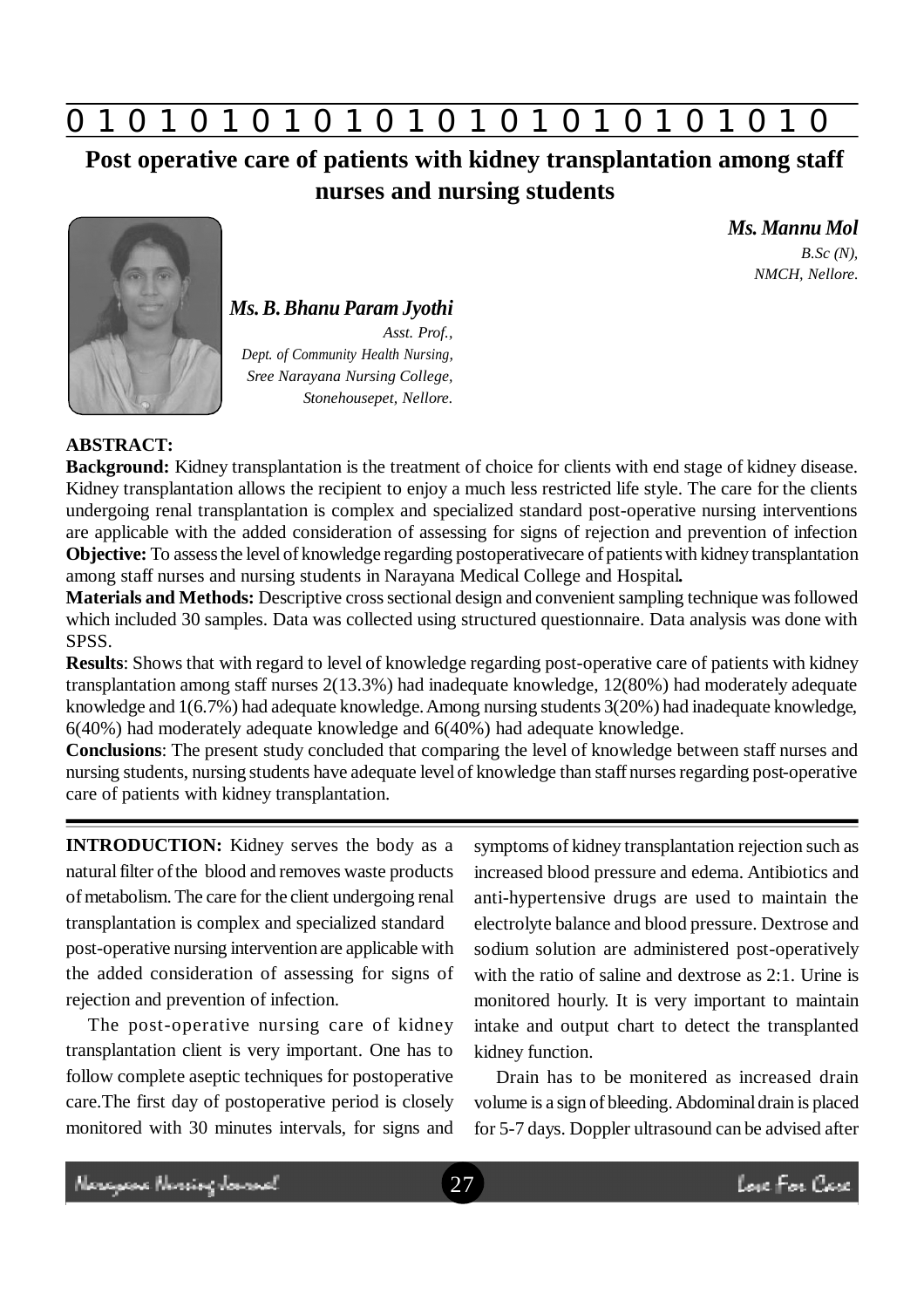|--|--|--|--|--|--|--|--|--|--|--|--|--|

24 days. Position should be closely monitored. Immunosuppressant drugs, fluid and electrolyte balance, wound care, pain management, intensive spirometry, early ambulation and restoration of normal bowel elimination are the areas of concern. Recovery of upper gastro intestinal function is usually uncomplicated but constipation is common problem because of ileus after a retroperitoneal dissection and the constipating side effects of phosphate hinders corticosteroids. Therefore stool softering, bulk forming laxatives and enemas are necessary.

# **OBJECTIVES OF THE STUDY:**

• To assess the level of knowledge regarding post-operative care of patients with kidney transplantation among staff nurses.

• To assess the level of knowledge regarding post-operative care of patients with kidney transplantation among nursing students.

• To compare the level of knowledge regarding post-operative care of patients with kidney transplantation among staff nurses and nursing students.

• To find out the association between the level of knowledge regarding post-operative care of patients with kidney transplantation among staff nurses with their selected socio demographic variables.

• To find out the association between the level of knowledge regarding post-operative care of patients with kidney transplantation among nursing students with their selected socio demographic variables.

**MATERIALS AND METHODS:** Descriptive cross sectional design is used to assess the level of knowledge regarding post-operative care of patients with kidney transplantation among staff nurses and student nurses in Narayana Medical College Hospital. Non-probability convenient sampling was used. 15 Staff nurses and 15 student nurses who were eligible, can understand regional language, who were available during data collection and voluntarily willing to participate in the study are included stass nurses who are sick, who are on leave were excluded.

Prior Permission was obtained from ethical clearance committee Participants signed an informed consent and were told they could withdraw from the study at any time for any reason.

#### **DESCRIPTION OF TOOL:**

**PART I:** Deals with demographic variables including age, gender, educational qualification, working experience, source of information and attended any CNE programme.

**PART II:** It deals with structured questionnaire to assess the knowledge regarding post-operative care of patients with kidney transplantation among staff nurses and student nurses. It consists of 45 multiple choice question. Each currect answer carries '1' score. wrong answer 0 score.

**Score Interpretation:** The score was interpreted as follows:

Inadequate knowledge : 0-15 Moderately adequate : 16-30

Adequate knowledge : 31-45

**Data analysis:** Data was analyzed by using descriptive and inferential statistics. Frequency, percentage, mean, standard deviation and chi-square test were done.



# **Fig-1:Percentage distribution of level of knowledge between staff nurses and Nursing students.**